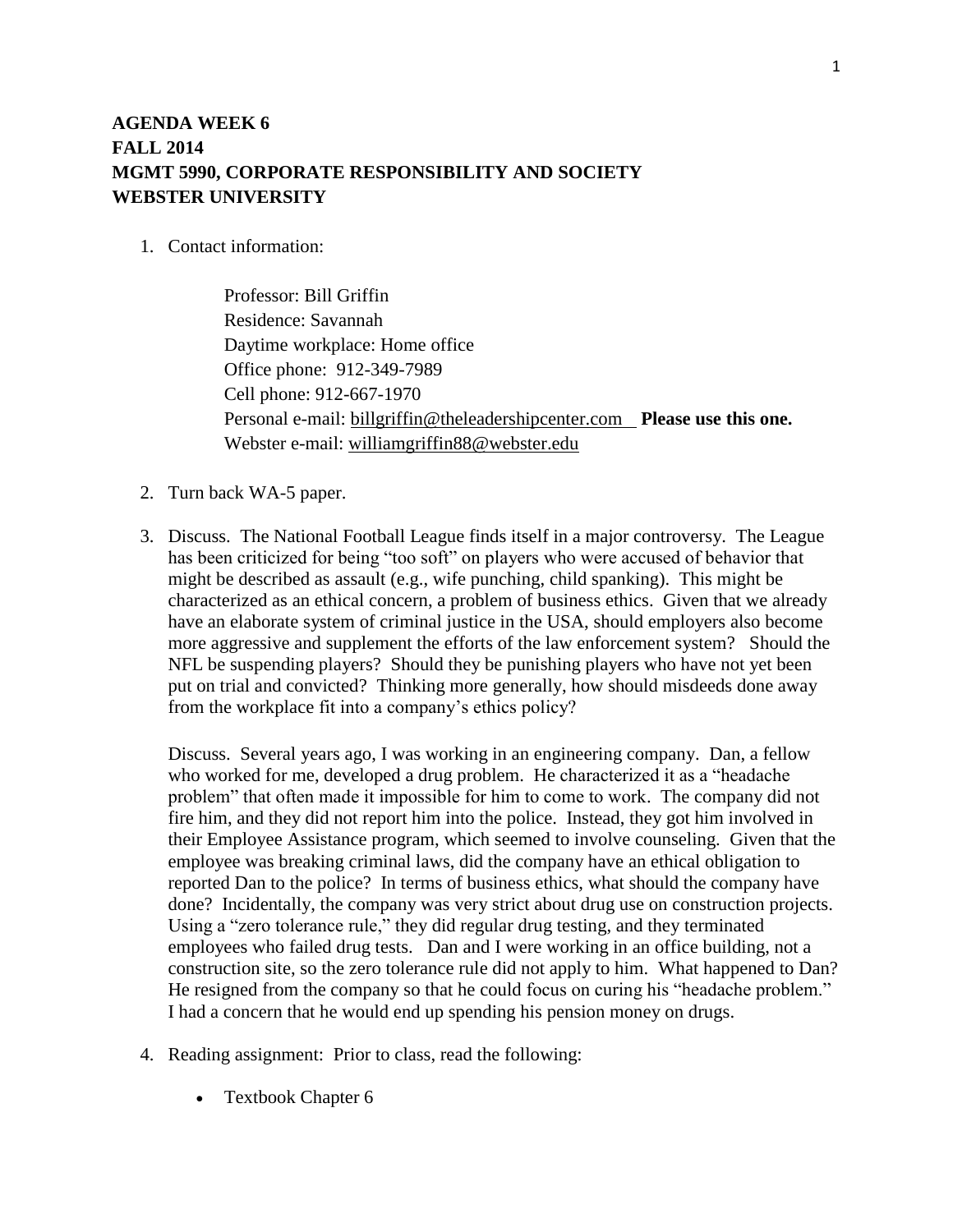- Hardin, G. (1968-12-13*). ["The Tragedy of the Commons".](http://www.sciencemag.org/content/162/3859/1243.full.pdf)* Science (AAAS) 162 (3859): 1243–1248. This is a famous presentation/article, and it is used to stimulate discussions in seminars and workshops on ethics, population growth, and environmental topics. It was published in 1968, when effective birth control measures were still coming into widespread use in developed countries. This was a time when the US was becoming interested in environmental protection, leading to the first Earth Day in 1970 and the passage of several environmental laws. If you want read more on this topic, there is some interesting discussion in Wikipedia: [http://en.wikipedia.org/wiki/Tragedy\\_of\\_the\\_Commons](http://en.wikipedia.org/wiki/Tragedy_of_the_Commons)
- In the 1960s, A. O. Hirshman published a book called *Exit, Voice and Loyalty.* This book discusses a model in which people have two options when they are unhappy with a situation – complain or leave. Consider these choices in the context of a shareholder in a company who is unhappy with the company's behavior on an ethical issue. Read the following discussion of Hirschman's concept in Wikipedia:

[http://en.wikipedia.org/wiki/Exit,\\_Voice,\\_and\\_Loyalty](http://en.wikipedia.org/wiki/Exit,_Voice,_and_Loyalty)

 Rajiv Sethi is a professor at Columbia who operates a blog. He prepared a commentary on Hirschman's ideas. Read:

*[http://rajivsethi.blogspot.com/2010/04/astonishing-voice-of-albert](http://rajivsethi.blogspot.com/2010/04/astonishing-voice-of-albert-hirschman.html)[hirschman.html](http://rajivsethi.blogspot.com/2010/04/astonishing-voice-of-albert-hirschman.html)*

- 5. Writing Assignment 6. WA-6. Prepare a Draft Ethics Policy for the organization where you work. What do you believe the organization, and the people in it, should do and should not do? **Do not use your organization's existing ethics policy. Assume they do not have a policy now, and you are drafting one for them.** 600 words. You can earn up to 100 points. Come to class prepared to discuss during Week 6. You will submit your Draft Ethics Policy on Week 6. The instructor will provide review and comment, and return your paper on Week 7. Then you will prepare a Final Ethics Policy and submit it during Week 8. WA-8. You will be able to earn an additional 100 points on WA-8. **Ultimately, this is a 200-point assignment, the biggest of the term. You need to take it seriously.**
- 6. Week 6 discussion in class:
	- Externalities: the Tragedy of the Commons.
	- A. O. Hirshman: Exit, Voice and Loyalty
	- Student ideas about ethics policies for their organizations
- 7. Discuss the textbook. Chapters 5 and 6. Example problems from the textbook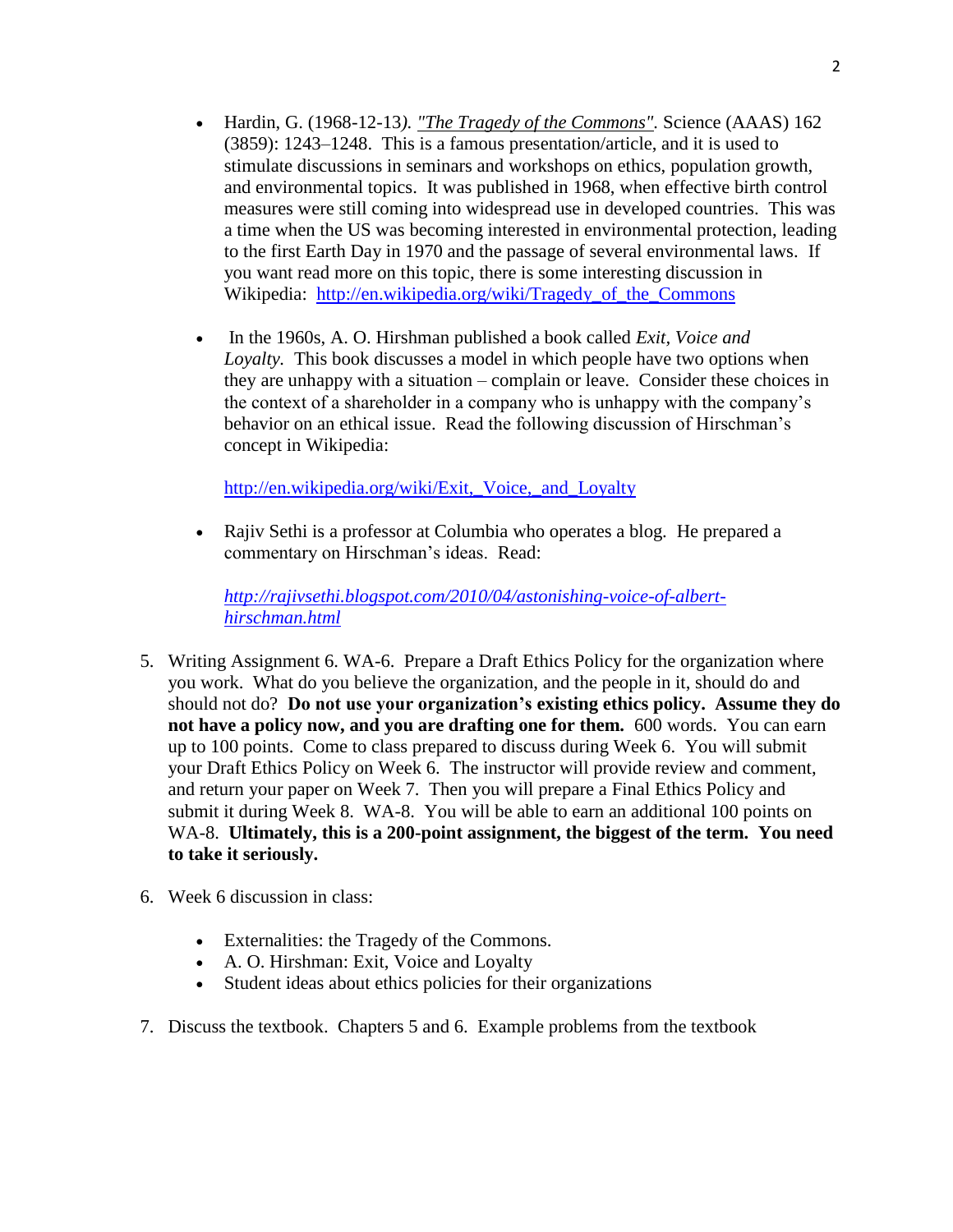## 8. News clips for Week 6

- *Cargo pilots at risk as FAA plays politics.* This is an editorial.Last week we discussed the trucking industry and its efforts to resist regulation that would discourage driving by tired drivers (sleep deprived drivers). Industry has fought back the government's effort to strengthen trucking regulations. This article addresses the Federal Aviation Administration, which is a safety agency. In January they adopted new rules that will make it tougher for airline pilots to become sleep deprived. These rules apply to pilots of big planes carrying passengers. However, the agency has created an exemption, and these pilot fatigue rules do not apply to pilots of air freight companies. Let's think about it this way: If the rules apply to all air freight carriers, won't that create a "level playing field"? We might have to pay 50 cents more to send a package to France, but the industry would be safer. I can afford that, and I am willing to do it. These rules, if applied to air cargo carriers, would not force anyone out of business. Let's think about it another way. We are not only concerned about the safety of passengers. We need to think about people on the ground when a plane crashes. When a cargo plane crashes into a school, can we justify that by saying, "It was carrying no passengers, so we allowed the pilots to fly in a sleep deprived state."
- *GM lawyers hid fatal flaw, from critics and one another.* This article appeared in the New York Times in June. It describes the corporate culture inside GM. The culture discouraged employees from exchanging information. I realize that lawyers have an obligation to defend the company when lawsuits are filed, so they like to control the flow of information. But in-house lawyers are supposed to work in an advisory capacity, not a decision making capacity. However, in this case, the lawyers were making policy decisions about exchange of information between employees, and this prevented the communication of important information to people who had a need to know. I think the lawyers were overstepping their advisory role.

This article identifies Raymond DeGregorio, an engineer. He was a middle manager who learned of the ignition switch safety defect and changed the design for future car models. But he did not change the part number. In GM's bureaucracy, that meant upper management was not informed. They did not evaluate a possible need for a recall. They did not inform the federal government. They did not recall existing cars in which defective ignition switches were installed. Why did DeGregorio do this? I am speculating, but I believe he was concerned that he would be embarrassed if it became known that thousands of cars had been manufactured with defective ignition switches. He was a career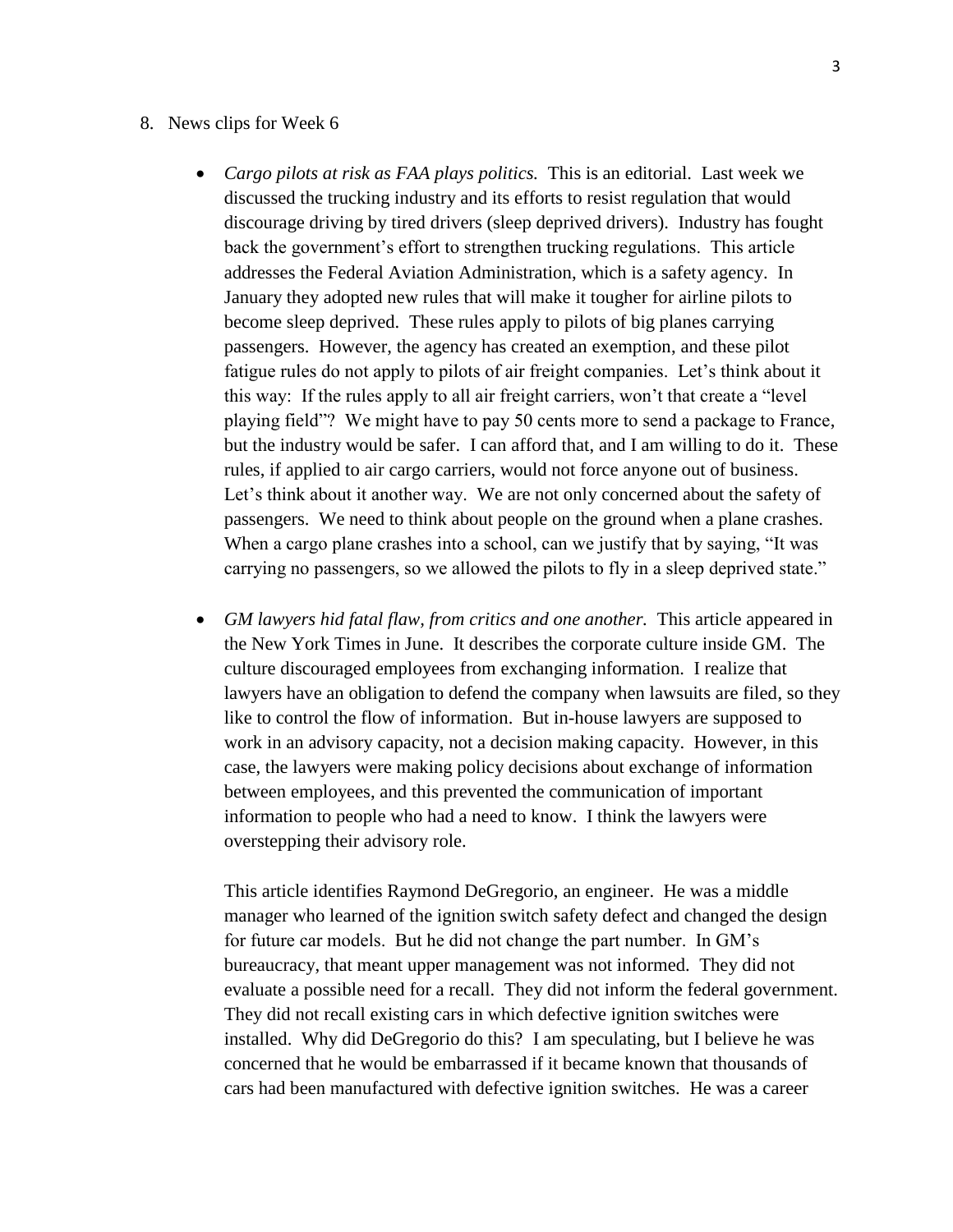employee; maybe he had designed the original switches years earlier. Another possible explanation was that he thought he was trying to be a team player and help the company by covering up the issue while simultaneously fixing it.

One of the GM "rules" was to not take notes in certain meetings. I have seen this practice with investment bankers who are meeting with investors. Some of the bankers like to make deals by talking, not writing things down. Why? Later, the investor may become unhappy with the deal and file a fraud lawsuit. If nothing has been written down, there is no documentary evidence of what the banker said to induce the investor into the deal.

• *How to fix the corporate tax? Repeal it.* This is an opinion piece by a professor of economics. Our news media have been reporting about the practice of "inversion." This is a term that describes situations where a corporation decides to change its country of incorporation. Some US based firms have been doing this. Halliburton moved to Dubai a few years ago. Sometimes they do it to lower their tax bill; if the pay less taxes they can pay more income to shareholders (remember Friedman?). Each country has its own approach to taxing corporations. There seem to be a variety of tax rates. It appears that most countries use a territorial system, meaning that they try to tax economic activity that occurred in their country. The US has an unusual approach, and we use a worldwide corporate tax on all income made by US firms in all countries; this seems like a "bigger bite of the apple." Part of the debate is ethical. Is it ethical for a US firm to move its headquarters to, say, London in order to lower its tax bill? Some people say that doing such a thing is a breach of patriotic duty. Other people say that the firm has a fiduciary duty to go through this inversion process (remember Friedman?). Some writers are advocating that the US should "level the playing field" by adopting the territorial approach used by most other countries, and we would only tax income earned in the US. The author wants us to go further than this.

What is a "US firm?" IBM is registered in the US, and it seems to be regarded as an American company, but they have more employees in India than in the US. In fact, IBM is a global company that happens to locate its headquarters organization in the US. I worked for Fluor Corporation for 15 years. Actually, we had 800 corporations and companies in about 80 countries. When we went into a new country, we typically became registered and incorporated there. Were we still an American company? Our headquarters were in California, so we described ourselves as a "California company," but our main holding company was incorporated in Delaware.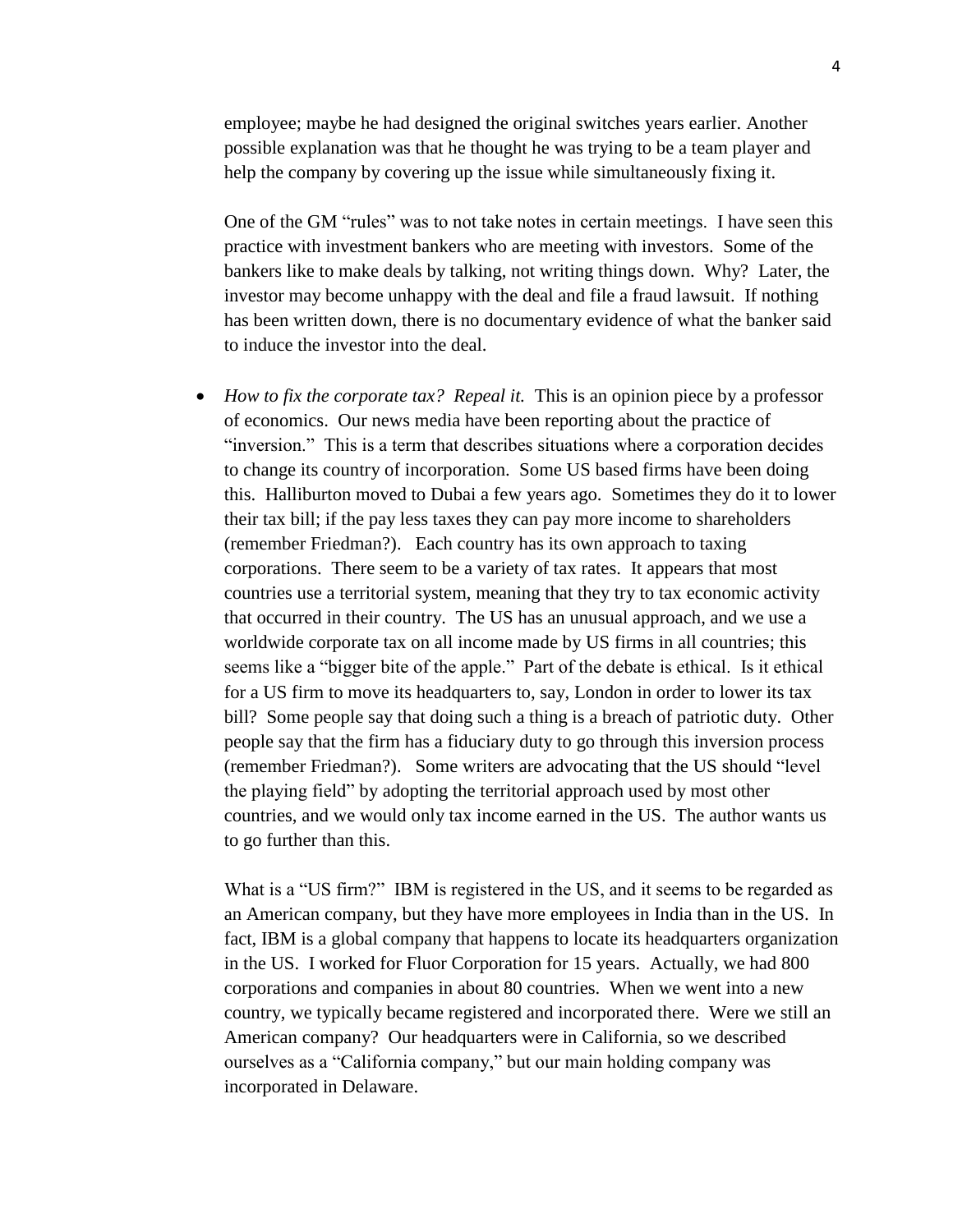The column mentions Learned Hand, one of the most famous judges of the  $20<sup>th</sup>$ Century.

One other thought might be of interest. One of the principles that drove the American Revolution was "no taxation without representation." The colonists were not allowed to vote, yet they were taxed. Corporations are in the same situation. They are taxed, but they are not allowed to vote in elections; only people (natural persons) can vote. My brother, who is otherwise a liberal, believes that corporations should not pay taxes. Instead, they should pay their money to shareholders and employees, and they should pay the taxes (because they can vote).

 *Just 13, and working risky 12-hour shifts in the tobacco fields*. One of the great steps forward during the period 1900 to 1970 was the passage of laws on child labor and worker safety. This article discusses a situation in the tobacco industry where regulatory protections seem to have "fallen through the cracks." Tobacco fields are not legally classified as a hazardous environment, even though nicotine and agricultural chemicals are present. Rules prohibit very young people from working in non-farm situations (like working as a cashier at McDonalds), but these young people are allowed to work in agricultural situations. The article mentions that 10-year olds are working in tobacco fields, sometimes 12 hours per day.

There are a couple of forces at work here. One is the "family farm." There are about a million family farms in the US. There is a tradition that farm kids work on the family farm. I did it when I was six years old (e.g., loading hay, feeding livestock). Farmers have a strong lobby, and they are opposed to child labor laws, workers compensation laws and other standards. In turn, farmers have been largely successful in winning regulatory exemptions for farm work in the area of child labor, occupational safety and health, and environmental protection (e.g., the pollution that is plaguing Lake Erie largely comes from agricultural chemical runoff; industrial companies would not be allowed to dump this stuff into the Lake). The other factor at work is the contracting/ subcontracting process. Big companies are highly visible, so they usually comply with the standards. They sign contracts with suppliers (small companies), and the contract language usually requires suppliers to comply with rules on child labor and worker safety. However, many of these suppliers are "below the radar" of regulatory agencies, and they do not comply with the standards. Ethical question: Are the big companies ethically required to perform audits of their subcontractors to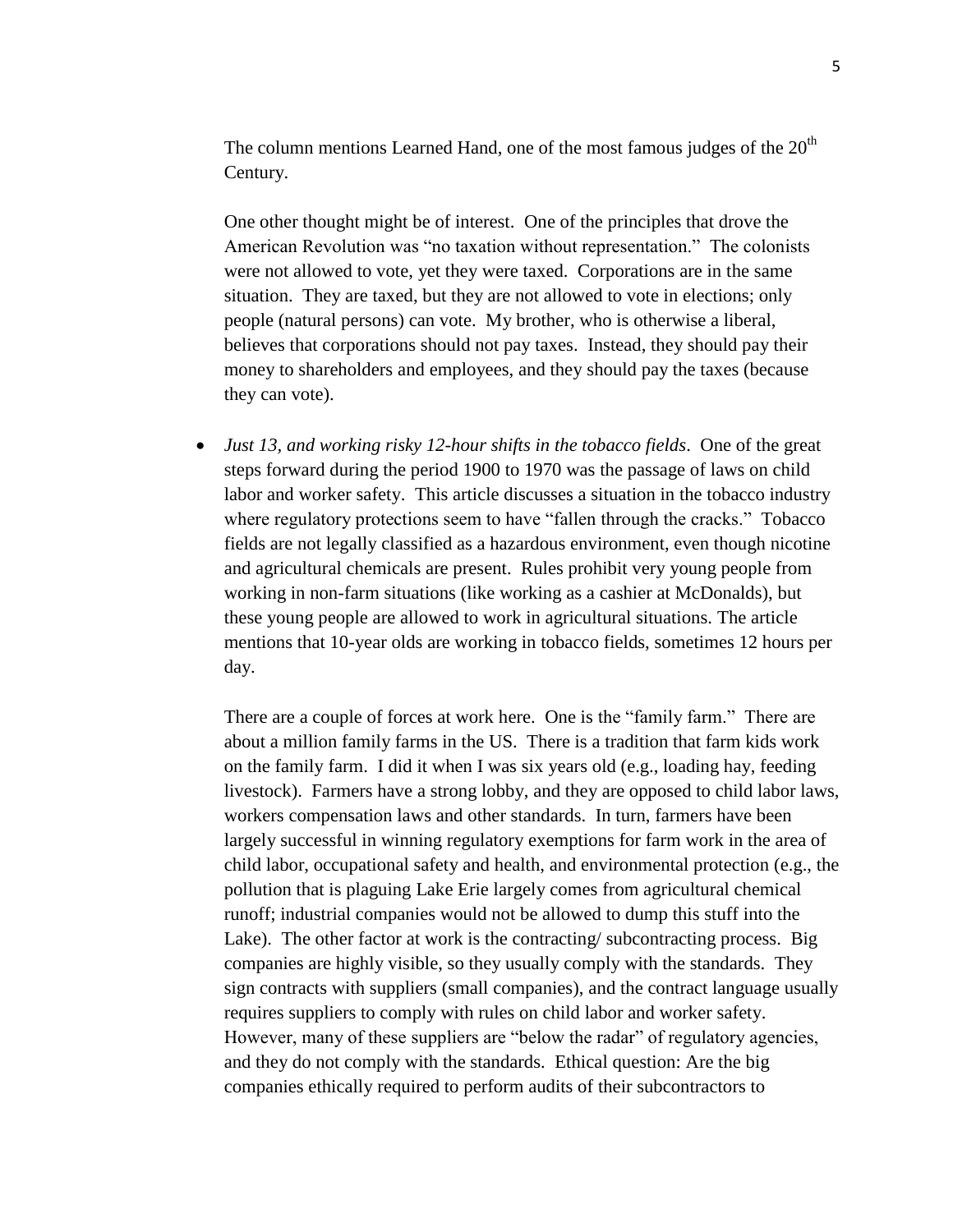determine whether they are complying with contract terms and following regulations for child labor and worker safety. Think about the building collapse in the Bangladesh factory, in which a Bengali firm was working under a contract with a US firm, but the Bengali firm ignored many of the contract terms related to worker safety.

 *Hating the game.* This comes from The Ethicist, a column that runs most weeks in the Sunday New York Times Magazine. The author is a newspaper writer, not a professional ethicist. People write in, and The Ethicist responds. In this case, The Ethicist believes that football is dangerous, the players and we know that, so it is not unethical for us to watch it. I seem to be developing a different view. Here are some of my concerns. (1) Despite all the protective equipment that players wear, there are more injuries than in the past, and severe injuries of many kinds (NFL linemen have the shortest life expectancy of any profession). (2) I don't think the eight-year old kids who play Pee Wee football understand the risks. I think the sport is glorified, which influences people to ignore the risks. (3) I think many pro football players are drugged. I mean things like steroids to make them stronger and faster. I also mean "uppers" that make them more aggressive.

Let me tell you about boxing. I used to watch it on TV. I knew it was dangerous. Over a period of a few years, I saw three people killed in the ring. They died right on camera. I decided that boxing is not merely dangerous, it is *deadly*. By watching boxing, I was supporting the sport. So I do not watch boxing now. There are other things I can do is I want to be entertained.

- If a company won't talk, its former employees will. This is from The Haggler, a columnist for the New York Times Business Section. He gets complaints from customers of companies, and he tries to get a response from the company, because he wants to present a balanced view. In this case, he is looking at Conns, a company that sells electronics. It looks like they are eager to sell things on credit, and some of the customers have very poor credit ratings. (Does this remind you of the behavior of the lenders before the Great Recession, when mortgages were granted to people who were poor credit risks?) Conn's interest rates are very high, in the range of 25 percent. The Better Business Bureau gets lots of complaints on them. Is the store using ethical practices? They think so. I don't. What to do? Don't shop there.
- *How health care systems stack up.* This is an editorial. A survey looked at eleven countries, including, USA, Britain, Switzerland, and eight others. The US has the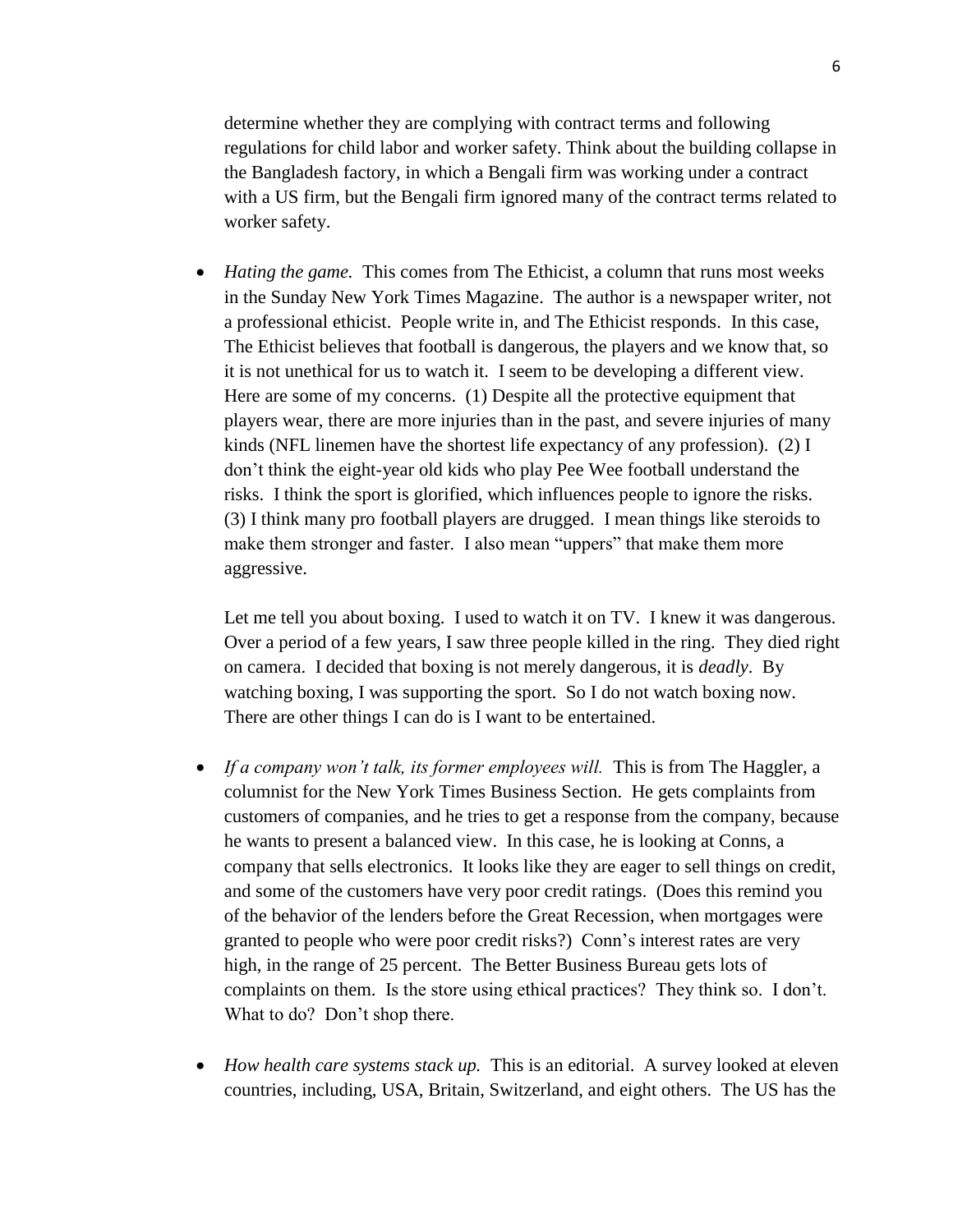highest per capita cost of health care, over \$8,000 per person. Yet we rank low in areas like life expectancy. In the USA, middle class and rich people get adequate health care, but poor people do not, thus their life expectancy is shorter than other Americans. In turn, the US life expectancy is shorter than many developed countries. I see this as an ethical issue. We are the wealthiest country in the world, but we are not taking care of the health of, say, 20 percent of our people. Should we?

 *T-Mobile accused of bogus charges*. The Federal Trade Commission brought legal action against cell phone carrier T-Mobile. The federal Communications Commission is investigating them. The issue is "cramming," a term for the practice of billing for unauthorized services. I have run into things like this, and I believe many companies are unethical in this regard.

Let me provide a couple of personal examples. (1) I was on a trip to Mexico for a week. I took my Verizon cell phone with me with the intent of checking messages at my South Dakota office phone. It turns out that Verizon has no service in Mexico, and my phone simply would not work there. Nevertheless, Verizon charged me \$30 for "roaming charges." I received no value for the \$30 roaming charge. (2) I bought a phone answering machine from Circuit City. I purchased a \$30 extended warranty, and the salesperson said, "If it breaks, just bring it back, and we will give you a new one." My machine did break, so I brought it back to the store service desk and asked them to give me a new machine. They told me, "Go over to the sales floor. A salesperson will give you a new machine." So I walked over to the sales floor. I told the salesperson that I wanted a new answering machine per the terms of the extended warranty. He walked away and did some paperwork. Then he handed me a new phone machine. I looked at the paperwork. He had, without asking me, sold me an extended warranty on the new machine for \$30. I said to him, "Why would you charge me for something I did not ask for?" He responded, "You had an extended warranty before, so I figured you wanted to buy one on the new machine." I think something else was happening. I think he was a commission salesperson who was not paid anything to handle product returns and exchanges. So, when he did a warranty return, he sneakily sold the customer a warranty so that he could generate some commission income from the little transaction. This left a bad taste in my mouth. I stopped shopping at Circuit City. When the store went broke, I was not disappointed.

9. For week 7. From the Syllabus.

Reading Assignments: Prior to class, read the following: